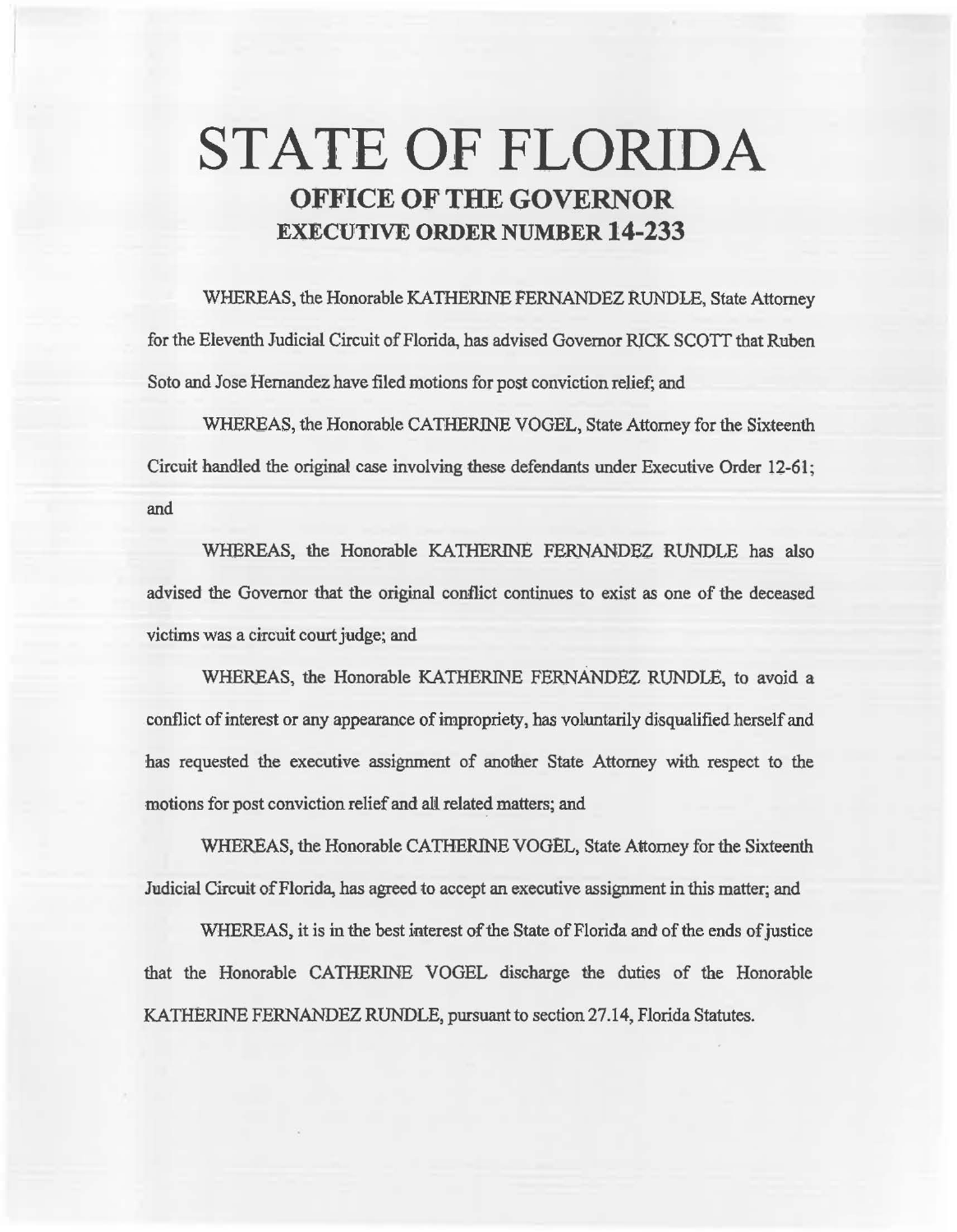NOW, THEREFORE, I, RICK SCOTT, Governor of Florida, in obedience to my solemn constitutional duty to "take care that the laws be faithfully executed," and pursuant to the Constitution and laws of the State of Florida, issue the following Executive Order, effective immediately:

# Section 1.

The Honorable CATHERINE VOGEL, State Attorney for the Sixteenth Judicial Circuit of Florida, referred to as the "Assigned State Attorney,'' is assigned to discharge the duties of the Honorable KATHERINE FERNANDEZ RUNDLE, State Attorney for the Eleventh Judicial Circuit of Florida, as they relate to the motions for post conviction relief and all matters related to Ruben Soto and Jose Hernandez.

## Section 2.

The Assigned State Attorney or one or more Assistant State Attorneys and Investigators, who have been designated by the Assigned State Attorney, shalt proceed immediately to the Eleventh Judicial Circuit of Florida, and are vested with the authority to perform the duties prescribed herein.

#### Section 3.

All residents of the Eleventh Judicial Circuit are requested, and all public officials are directed, to cooperate and render whatever assistance is necessary to the Assigned State Attorney, so that justice may be served.

## Section 4.

The period of this Executive Assignment shall be for one (1) year, to and including August 20, 2015.